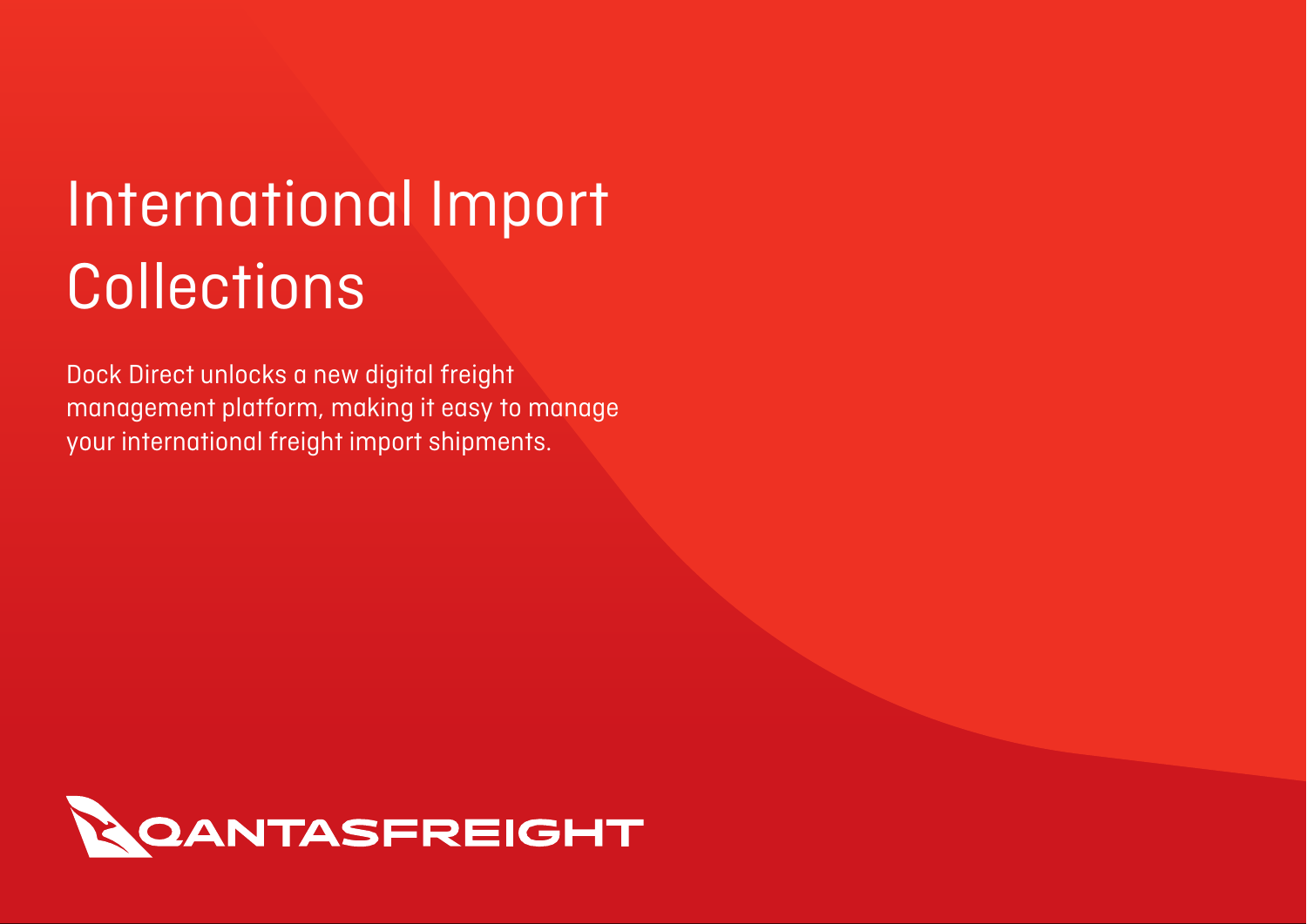#### Dock Direct

Dock Direct is the new digital freight management platform that provides Freight Forwarders with a fast and simple way to assign import collections digitally, via online and our app.

Designed to provide more control over driver management, making it easier to create Collection IDs for drivers to streamline pick up at our Qantas Freight International Terminals.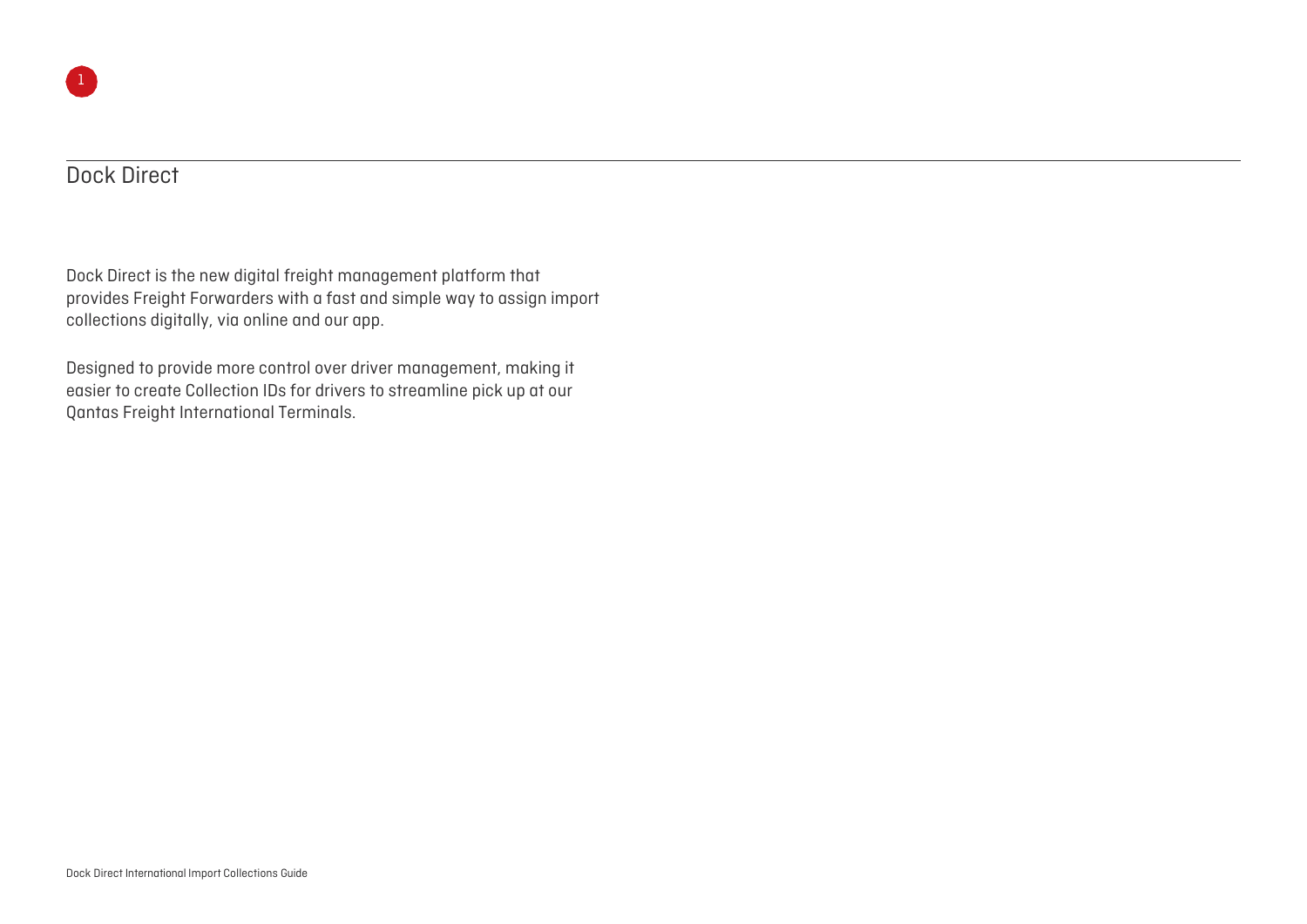### Log in and Manage International Imports

 $\mathbf{x}$ QANTASFREIGHT  $\alpha$ Terminal locations New to freight  $\sim$  Freight services  $\sim$ Pets u Freigh Moving freight to, from and around Asia? Our Jetstor As further in Asia Remember me MORE INFO HERE **LOGIN** raot vour password? → **Denieter now A Co** Track fre **Ei** Quote & book He Mongoe hat are you shinning within Australia **CONTINUE**  $y: 2001N HERE \rightarrow 0$ 

1. Log in to your Qantas Freight account. 2. Select 'Manage International Imports' from the options to view all imports and status.

| Online tracking Flight schedule<br>Get real-time visibility of where your shipment is 24 hours a day. |                   |
|-------------------------------------------------------------------------------------------------------|-------------------|
| Air wayaill number<br>eg. 081-12345678                                                                | TRACK AIR WAYBILL |
| Your account functions                                                                                |                   |
| Domestic Booking                                                                                      | ×,                |
| Domestic Manage bookings                                                                              | цý,               |
| Lodgement lists                                                                                       | ÷                 |
|                                                                                                       |                   |
| Admin notification settings                                                                           | nde.              |
| Notification settings                                                                                 | ÷                 |
| Domestic Booking Templotes                                                                            | odk               |
| Address book                                                                                          | a.                |
|                                                                                                       |                   |
| OF Trock                                                                                              | <b>H</b>          |
| International Booking                                                                                 | $\rightarrow$     |
| Monoge International Shipments                                                                        | ÷                 |
| International Booking Templates                                                                       | ÷                 |
| Monage International Imparts                                                                          |                   |
| Allahment bookings                                                                                    | nde.              |
| Monage Truck Drivers                                                                                  | →                 |

3. Select 'Imports' tab to view all shipments which are available for collection. Select an AWB to view tracking and fee details. Sort results by AWB, Pick up, Status, Customs, Collection ID.

| Imports                                   |                                                                                  | Collections            |                    |                               |                                      |  |  |  |
|-------------------------------------------|----------------------------------------------------------------------------------|------------------------|--------------------|-------------------------------|--------------------------------------|--|--|--|
| Sort Results By<br>Air woybill            | E.<br>크                                                                          |                        |                    | <b>CREATE COLLECTION LIST</b> | <b>TRACKING</b>                      |  |  |  |
| Q Search AWBs                             |                                                                                  |                        | <b>STATUS</b>      |                               | TERMINAL<br>ú                        |  |  |  |
| Imports                                   |                                                                                  |                        |                    |                               | <b>Reset all</b>                     |  |  |  |
| AWB                                       | Freight Info                                                                     | Pickup                 | Status             | Customs                       | Collection ID                        |  |  |  |
| 618-47737955<br>SQ0221<br>04 Apr 05:55 cm | 33 kg   3 / 3   AKE89304SQ<br>ECC CNL                                            |                        | Not ready          | Cleared                       |                                      |  |  |  |
|                                           | <b>Tracking Details</b>                                                          |                        | <b>Fee Details</b> |                               | Mot my AWB                           |  |  |  |
| Sender: QUICK INTL COURIERS               | Description: CONSOLIDATION AS PER ATTACHED MANIFEST NON HAZARDOUS NOT RESTRICTED |                        |                    |                               |                                      |  |  |  |
| Booked                                    | We've got your freight<br>In transit                                             | Arrived at destination | Collected          |                               | Detailed tracking view $\rightarrow$ |  |  |  |
| 618-40257663<br>SQ0221<br>04 Apr 05:55 om | 88 kg   8 / 8   PAG41529SQ<br>ECC PIL                                            |                        | Not ready          | Cleared                       |                                      |  |  |  |

Filter by 'Status' to view freight awaiting collection.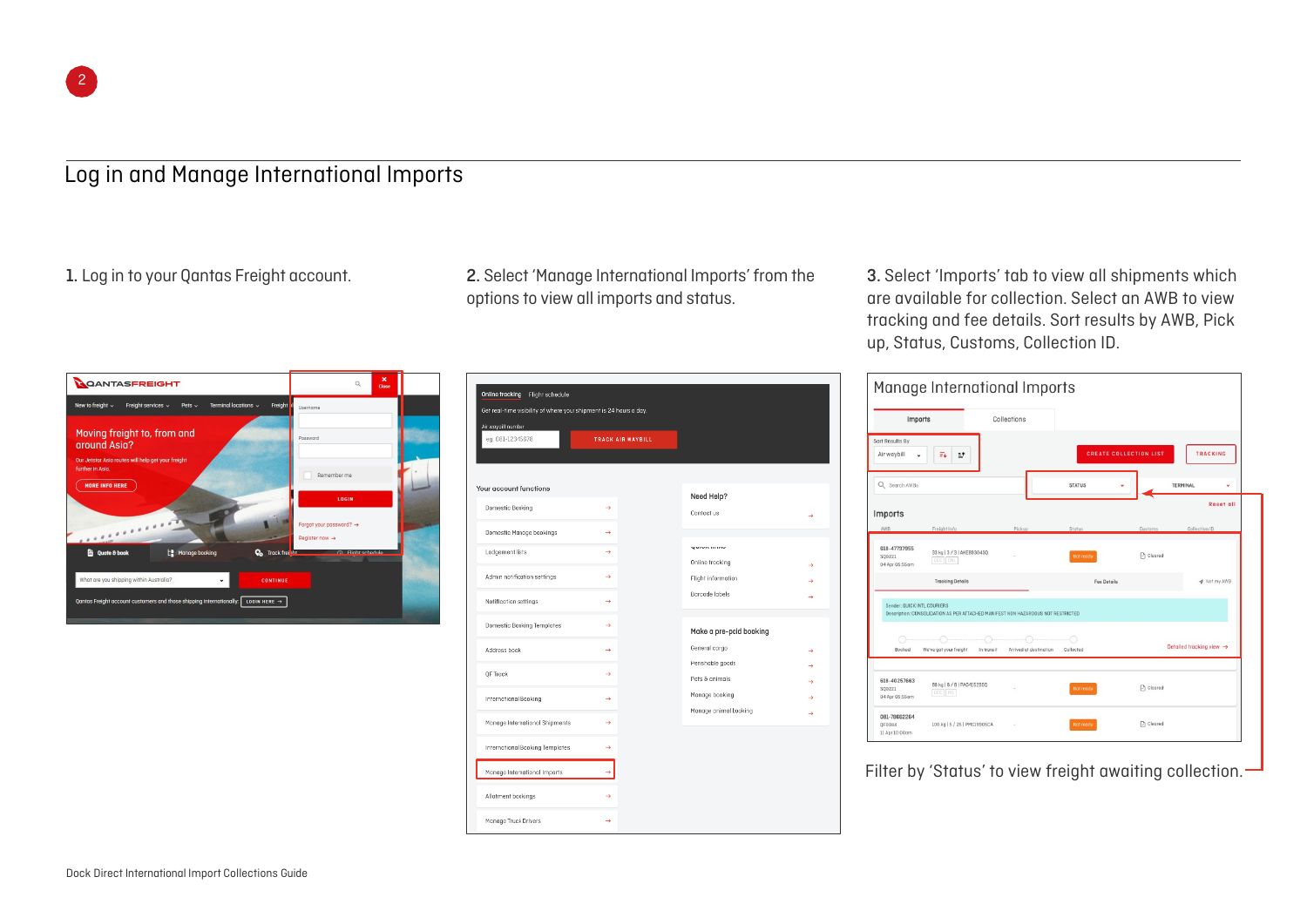#### Log in and Manage International Imports

4. Select 'Create a Collection List' link to combine AWBs for collection.

5. Type AWB details and tick to add to Collection List. Added shipments will appear as you go.

6. Assign a driver or transport company or create another collection. Or, to finalise a Collection List, select 'Done'.

| Imports                                   |                                       | Collections |               |                               |                  |
|-------------------------------------------|---------------------------------------|-------------|---------------|-------------------------------|------------------|
| Sort Results By                           |                                       |             |               |                               |                  |
| Air waybill<br>۸                          | ΞŤ<br>Eŧ                              |             |               | <b>CREATE COLLECTION LIST</b> | <b>TRACKING</b>  |
| Air Waybill                               |                                       |             |               |                               |                  |
| Pickup                                    |                                       |             | <b>STATUS</b> | v.                            | TERMINAL         |
| Status                                    |                                       |             |               |                               | <b>Reset all</b> |
| Customs                                   | Freight Info                          | Pickup      | Status        | Customs                       | Collection ID    |
| Collection ID                             |                                       |             |               |                               |                  |
| <b>SU0221</b><br>04 Apr 05:55gm           | 33 kg   3 / 3   AKE89304SQ<br>ECC CNL |             | Not ready     | n Cleared                     |                  |
| 618-40257663<br>S00221<br>04 Apr 05:55 om | 88 kg   8 / 8   PAG41529SQ<br>ECC PIL |             | Not ready     | Cleared                       |                  |
| 081-78662264<br>QF0084<br>11 Apr 10:00am  | 100 kg   5 / 25   PMC19905CA          |             | Not ready     | Cleared                       |                  |
| 081-73958732<br>OF0083<br>11 Apr 08:00pm  | 50 kg   6 / 11   AKE11909SQ           |             | Not ready     | <b>T</b> Failed               |                  |
| 081-73958732<br>OF0083<br>11 Apr 08:00pm  | 51 kg   5 / 11   AKE14543SQ           |             | Not ready     | <b>Pailed</b>                 |                  |
| 081-67549613<br>QF0083<br>11 Apr 08:00am  | 70 kg   6 / 13   PMC10909CA           |             | Not ready     | C Cleared                     |                  |

| Currently selected: |                                            |                  |                 |
|---------------------|--------------------------------------------|------------------|-----------------|
| $AWBs$ <sub>=</sub> | PIECES _                                   | WEIGHT           |                 |
|                     | Select AWBs for this collection            |                  |                 |
| Q                   | Select                                     |                  | $\checkmark$    |
|                     | 081-42401855   LOOSE<br>AKL - SYD          | 12 kg 3 pieces   | T1IMPBYP        |
|                     | 081-52335216   PMC12905QF<br>CHC - SYD     | 3050 kg 1 pieces | T1IMPBYP        |
|                     | 081-52335216   PMC43102QF<br>CHC - SYD     | 3545 kg 1 pieces | <b>T1IMPBYP</b> |
|                     | 081-52335216   AMP70040QF<br>CHC - SYD     | 3706 kg 1 pieces | T1IMPBYP        |
|                     | 081-52335216   PMC43901QF<br>$\frac{1}{2}$ | 1880 kg 1 pieces | T1IMPBYP        |
|                     |                                            |                  | <b>NEXT</b>     |
|                     |                                            |                  |                 |
|                     |                                            |                  |                 |
|                     | <b>Create Collection</b>                   |                  | $\times$        |
| Currently selected: |                                            |                  |                 |
| AWBs 2              | PIECES <sub>2</sub>                        | WEIGHT 6756 kg   |                 |
|                     |                                            |                  |                 |

|   | <b>Create Collection</b>                                                                                                                                   |                       | $\times$    |
|---|------------------------------------------------------------------------------------------------------------------------------------------------------------|-----------------------|-------------|
| ✓ | Collection ID: 220412SYD00009 successfully created.<br>AWBs: 2   Pieces: 2   Weight: 6756 kg<br>Arrivolational 12 April 2022 01:30pm<br>Driver: Assign now |                       |             |
|   |                                                                                                                                                            | <b>CREATE ANOTHER</b> | <b>DONE</b> |

Collection Lists will appear in the 'Collections' tab. Select a Collection ID to view shipment and assigned driver details.

| Imports                                  | Collections                           |                                     |                               |                     |
|------------------------------------------|---------------------------------------|-------------------------------------|-------------------------------|---------------------|
| Sort Results By<br>Collection ID ~       | EL.<br>ΞŤ                             |                                     | <b>CREATE COLLECTION LIST</b> | <b>TRACKING</b>     |
| <b>Collection Lists</b><br>Collection ID | Freight Info                          | Driver                              | Pickup                        | <b>Status</b>       |
| 220411SYD00009                           | AWBs: 1   Pieces: 3   Weight: 12 kg   | Dan Cannavo                         | SYD                           | Allocated to driver |
| Edit collection<br>Delete                |                                       |                                     |                               |                     |
|                                          | <b>Collection Details</b>             |                                     | <b>Truck Driver</b>           |                     |
| 081-42401855                             |                                       | 12 kg   3 pieces   LOOSE<br>XPS SPX |                               |                     |
| 220412SYD00002                           | AWBs: 1   Pieces: 12   Weight: 165 kg | ×.                                  | SYD                           | Ready to allocate   |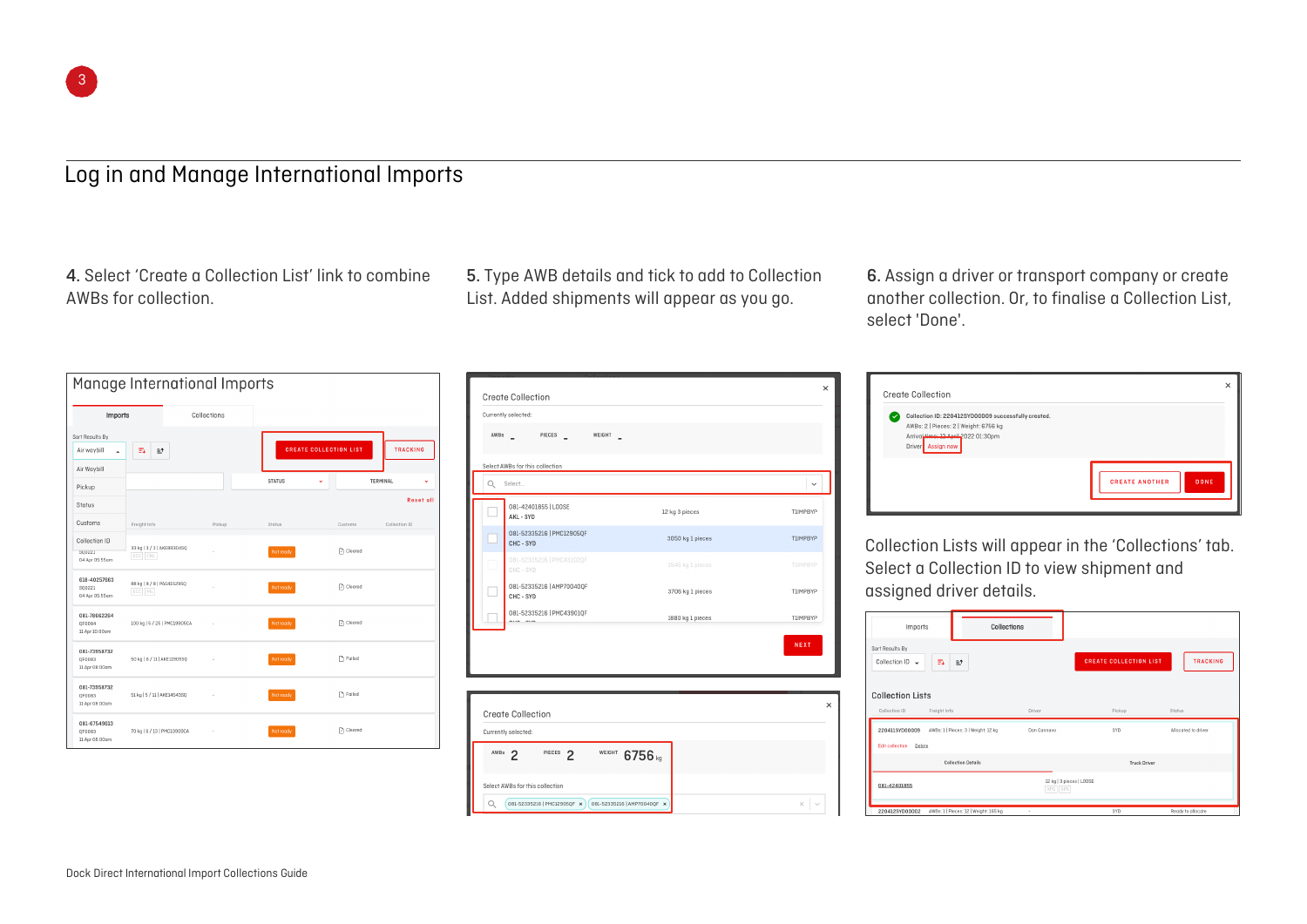#### Assigning a Driver to a Collection

1. Assign a driver from registered drivers, or select 'Add new driver' if required. Note: Drivers listed but greyed out have not downloaded the app to complete their registration.

| Collection ID: 220412SYD00009 successfully created.<br>AWBs: 2   Pieces: 2   Weight: 6756 kg<br>Arrival time: 12 April 2022 01:30pm<br>Driver: - |                |
|--------------------------------------------------------------------------------------------------------------------------------------------------|----------------|
| Assign Truck Driver                                                                                                                              | Add new driver |
| Select                                                                                                                                           | $\check{ }$    |
| INTERNAL DRIVERS                                                                                                                                 |                |
| Praveenkumar Parthiban - pending registration                                                                                                    |                |
| Laura a                                                                                                                                          |                |
| Jerico Del Rosario - pending registration                                                                                                        |                |
| Alan Davis                                                                                                                                       |                |

2. To select a new driver, select 'Change driver'. The new driver will receive a notification with the Collection ID and the Collection will no longer be visible to the previous driver.

|                                          |                                          |                                                      | Manage International Imports |                               |                     |
|------------------------------------------|------------------------------------------|------------------------------------------------------|------------------------------|-------------------------------|---------------------|
| Imports                                  |                                          | Collections                                          |                              |                               |                     |
| Sort Results By<br>Collection ID ~       | $\equiv$<br>Es.                          |                                                      |                              | <b>CREATE COLLECTION LIST</b> | <b>TRACKING</b>     |
| <b>Collection Lists</b><br>Collection ID | Freight Info                             |                                                      | Driver                       | Pickup                        | Status              |
| 220411SYD00009                           | AWBs: 1   Pieces: 3   Weight: 12 kg      |                                                      | Dan Cannovo                  | SYD                           | Allocated to driver |
| <b>Edit collection</b><br>Delete         | <b>Collection Details</b>                |                                                      |                              | <b>Truck Driver</b>           |                     |
| Driver:Dan Cannavo<br>Change driver      | Truck registration:<br>Mobile:<br>Fmnil: | XXX123<br>0402655869<br>daniel.cannavo@qantas.com.au |                              |                               | eom                 |
| 220412SYD00002                           | AWBs: 1   Pieces: 12   Weight: 165 kg    |                                                      |                              | SYD                           | Ready to allocate   |
| 220412SYD00005                           |                                          |                                                      |                              | SYD                           | Ready to allocate   |
|                                          | AWBs: 1   Pieces: 1   Weight: 1394 kg    |                                                      |                              |                               |                     |

To update driver details, go to the 'Digital Truck Drive Registration' tab. Refer to section 6 and 7 for more details.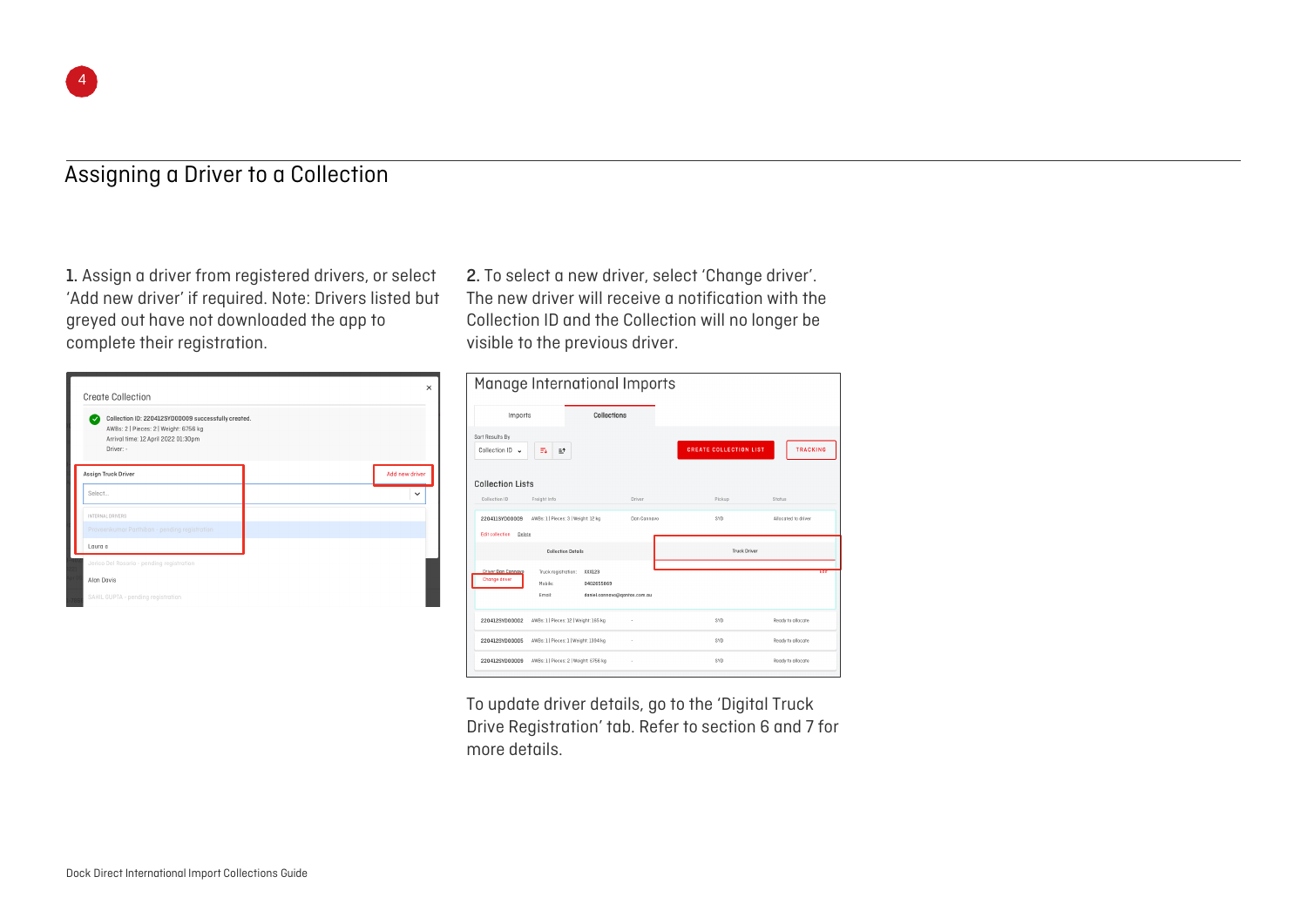#### Assigning a Third-Party to a Collection

1. To select a Third-Party Transport Company from the list, scroll to the bottom on the list.

2. Driver details are updated by the Third-Party Transport Company and on this tab, the forwarder can manage drivers (approve or delete).

|                     | Collection ID RJQ74G successfully created<br>AWBs: 3   Pieces: 92   kg: 1400<br>Collection time: 03 March 2022 12:30PM |                 |             |
|---------------------|------------------------------------------------------------------------------------------------------------------------|-----------------|-------------|
| Assign Truck Driver | Q<br>Barry Talt<br>$\mathbf{x}$<br>Sean Baxter                                                                         | <b>BVK 522T</b> |             |
|                     | Dan Buckman                                                                                                            | <b>BVK 522T</b> |             |
|                     | Mehul Singh                                                                                                            | <b>BVK 52ZT</b> |             |
|                     | Barry Talt                                                                                                             | <b>BVK 52ZT</b> |             |
|                     | 3rd Party Trucking Companies                                                                                           |                 |             |
|                     | Wymap Pty Ltd                                                                                                          |                 |             |
|                     | Brownways Pty Ltd                                                                                                      |                 |             |
|                     |                                                                                                                        |                 | Aug North   |
|                     |                                                                                                                        | CANCEL          | <b>SAVE</b> |

To authorise a Third-Party Transport Company to collect on your behalf, please contact [directdock@qantas.com.au](mailto:directdock@qantas.com.au).

**Collection Lists** Collection ID Freight Info Pickup Driver Status 220411SYD0009 AWRS: 11 Dienes: 31 Weight: 12 kg Den Connovo syn Allocated to driver 220412SYD00002 AWBs: 1 | Pieces: 12 | Weight: 165 kg WWAD CONTO OTHER  $<sub>ewn</sub>$ </sub> Ready to allocate Edit collection Delete **Collection Details** Truck Driver Driver WYMAP GROUP PTY LTD - Driver not ossigned Change driver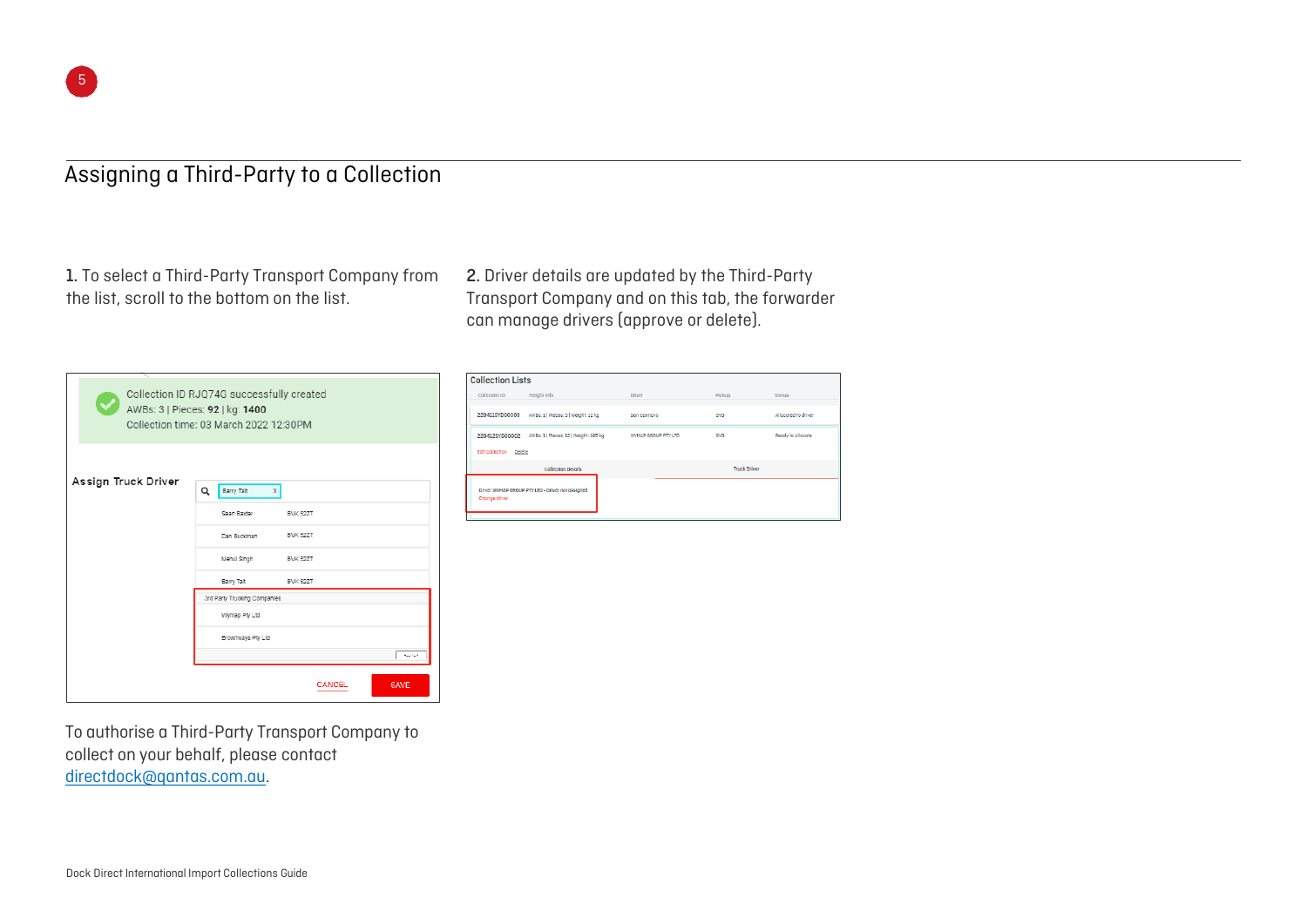## Driver management and authorisation

1. Select the new 'Digital Truck Driver Registration' under your account functions to set up and manage drivers.

2. View a list of all truck drivers associated to your company in the 'Truck Drivers' tab. View Third-Party drivers in the 'Transport Companies' tab.

3. Driver details can be edited or a new driver added.

| <b>Online tracking</b><br>Flight schedule<br>Get real-time visibility of where your shipment is 24 hours a day.<br>Air waybill number |                   |                                       |   |
|---------------------------------------------------------------------------------------------------------------------------------------|-------------------|---------------------------------------|---|
| eg. 081-12345678                                                                                                                      | TRACK AIR WAYBILL |                                       |   |
| Your account functions                                                                                                                |                   |                                       |   |
| Manage International Imports<br>New!                                                                                                  | →                 | Need Help?<br>Contact us              | → |
| Digital Truck Driver Registration<br>New!                                                                                             | →                 |                                       |   |
| QF Track                                                                                                                              | $\rightarrow$     | <b>Quick links</b><br>Online tracking |   |
| International Booking                                                                                                                 | $\rightarrow$     | Flight information                    | → |
| Manage International Shipments                                                                                                        | $\rightarrow$     | Barcade labels                        |   |
| International Booking Templates                                                                                                       | $\rightarrow$     |                                       |   |
| Allotment bookings                                                                                                                    | $\rightarrow$     |                                       |   |
| Electronic MAWB Data Capture                                                                                                          | $\rightarrow$     |                                       |   |
| Electronic HAWB Data Capture                                                                                                          | $\rightarrow$     |                                       |   |
| Imports                                                                                                                               | $\rightarrow$     |                                       |   |
| Imports & Collections                                                                                                                 | $\rightarrow$     |                                       |   |
| Truck drivers                                                                                                                         | $\rightarrow$     |                                       |   |

| <b>Truck Drivers</b> |                       |                     | <b>Transport Companies</b> |                               |                    |                       |      |
|----------------------|-----------------------|---------------------|----------------------------|-------------------------------|--------------------|-----------------------|------|
| <b>Truck Drivers</b> |                       |                     |                            |                               |                    | <b>ADD NEW DRIVER</b> |      |
| Sort by              |                       |                     |                            |                               |                    |                       |      |
| Last name            | $\checkmark$          | Q<br>Search drivers |                            |                               |                    |                       |      |
|                      |                       |                     |                            |                               |                    |                       |      |
|                      | Driver                | Rego                | Mobile                     | Email                         | Capacity           | Truck Type            |      |
|                      | Laura Andreacchio     | LA1234              | 0400363899                 | lauraandreachio@gantas.com.au | 10000kg            | <b>B</b> Double       | Edit |
|                      | Kylie Antella         | KA1234              | 0402128191                 | kantella@gantas.com.au        | 10000kg            | B Double              | Edit |
|                      | <b>Brian Caovonan</b> | BGC123              | 0428851763                 | brian.cacyonan@qantas.com.au  | 21500kg            | massive ria           | Edit |
|                      | Greg Kapoor           | GK1234              | 0478123791                 | gregkapoor@qantas.com.au      | 12000kg            | Semi                  | Edit |
|                      | Quinton Kopke         | 123-123             | 0404648852                 | quinton.kopke@gantas.com.au   | 5000 <sub>kg</sub> | huge                  | Edit |
|                      |                       |                     |                            |                               |                    |                       |      |

| <b>Truck Drivers</b><br><b>Truck Drivers</b> |                   |                     | <b>Transport Companies</b> |                               |                       |                 |      |
|----------------------------------------------|-------------------|---------------------|----------------------------|-------------------------------|-----------------------|-----------------|------|
|                                              |                   |                     |                            |                               | <b>ADD NEW DRIVER</b> |                 |      |
| Sort by<br>Last name                         | $\checkmark$      | Q<br>Search drivers |                            |                               |                       |                 |      |
|                                              | Driver            | Rego                | Mobile                     | Email                         | Capacity              | Truck Type      |      |
|                                              | Laura Andreacchio | LA1234              | 0400363899                 | lauraandreachio@qantas.com.au | 10000kg               | <b>B</b> Double | Edit |
|                                              | Kylie Antella     | KA1234              | 0402128191                 | kantella@gantas.com.au        | 10000kg               | <b>B</b> Double | Edit |
|                                              | Brian Cacyonan    | BGC123              | 0428851763                 | brian.cooyonan@gantas.com.au  | 21500kg               | massive ria     | Edit |
|                                              | Greg Kapoor       | GK1234              | 0478123791                 | gregkapoor@qantas.com.au      | 12000kg               | Semi            | Edit |
|                                              | Quinton Kopke     | 123-123             | 0404648852                 | quinton, kopke@gantas.com.au  | 5000kg                | huge            | Edit |
|                                              | Ashleigh Van Zyl  | $123 - xyz$         | 0402644230                 | ashleighvanzyl@qantas.com.au  | 10000kg               | big one         | Edit |